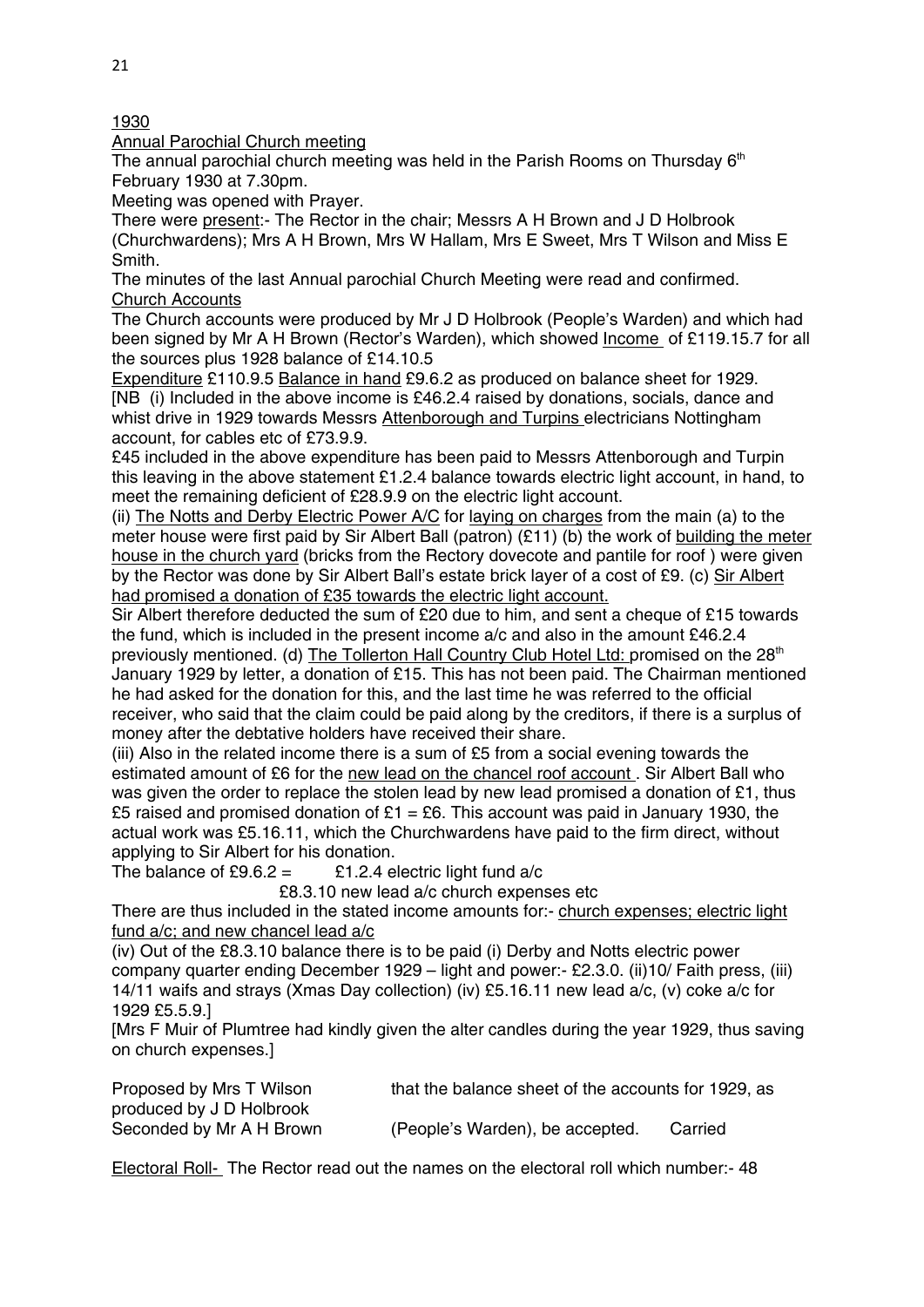| Diocesan Conference representative (i)                                                           |                                                   |                                                       |
|--------------------------------------------------------------------------------------------------|---------------------------------------------------|-------------------------------------------------------|
| Proposed by Mrs T Wilson,                                                                        |                                                   | that Mr A H Brown be elected Parochial Representative |
| in the Diocesan                                                                                  |                                                   |                                                       |
| Seconded by Mr J D Holbrook                                                                      | Conference                                        | Carried                                               |
| Ruri-deaconal Conference representative:- (ii)                                                   |                                                   |                                                       |
| Proposed by Mrs W Hallam                                                                         | that Mrs T Wilson be elected on the Ruri-deaconal |                                                       |
| conference for the ensuing                                                                       |                                                   |                                                       |
| Seconded by Mr J D Holbrook                                                                      | vear                                              | Carried                                               |
| <b>Parochial Church Council:- instead of the working committee, it was agreed by the meeting</b> |                                                   |                                                       |
| that in future all, who are eligible under the C.A. act, where a population is under 300 and     |                                                   |                                                       |
| whose names are on the electoral roll, attend the Parochial Church meetings.                     |                                                   |                                                       |

| Hon. Secretary:-            |                                           |         |
|-----------------------------|-------------------------------------------|---------|
| Proposed by Mrs A H Brown   | that the rector be elected Hon Secretary. | Carried |
| Seconded by Mr J D Holbrook |                                           |         |
|                             |                                           |         |

Hon. Treasurers:- Carried Seconded by Mrs T Wilson

Proposed by Mrs W Hallam that the Churchwardens be elected Hon Treasurers.

Egg week (hospital):- It was decided to have the Hospital Egg week from Saturday:-  $5<sup>th</sup>$  April to Friday 11<sup>th</sup> April 1930.

Parish Room electric light account:- The Rector mentioned that the church is responsible for the electric light account of the Parish Room. He mentioned that in order to save the minimum payment of 11/ 3 plus 2/- higher of meter for the winter quarter ending  $31<sup>st</sup>$  Dec: 1929, the "Derbyshire and Notts Electric power co" had charged only the actual consumption. 10 units  $\mathcal{Q}_6$  6  $\frac{1}{2}$  = 5/ 5 plus hire of meters for the last two quarters 1/ each = 3/-, Total 8/ 5, on the Rectory private account, under heading of Second meter to the Rectory. The Rector bought this matter forward with the view of deciding what should be done in the future, whether the Parish Room a/c be included in the Rectory private account, and be repaid by the church, or whether the account be placed on the Church account. It was decided that the Rector pay the account along with his account this time.

It ought to be mentioned that the Rector has sufficient cash in hand to be repaid, having set aside a deduction from each Church event held in the room, and also an amount taken with Billiard table for 1929.

Vestry Meeting:-

The meeting fixed for the date for the annual Vestry and Church meeting for Wednesday 23<sup>rd</sup> April 1930 at 8pm. The meeting closed with the Grace. Signed T Wilson 4<sup>th</sup> February 1931

1930

The Annual Vestry and Church Meeting was held in the Rectory Room on Wednesday  $23<sup>rd</sup>$ April 1930 at 8pm.

There were present:- The Rector; Mr A H Brown; Mr J D Holbrook; Mr S Hicks; Mr W Hurt; Mrs T Wilton; Miss E Smith;

Apologies:- Mr & Mrs E Burton (Bassingfield)

The minutes of the last meeting were read and confirmed.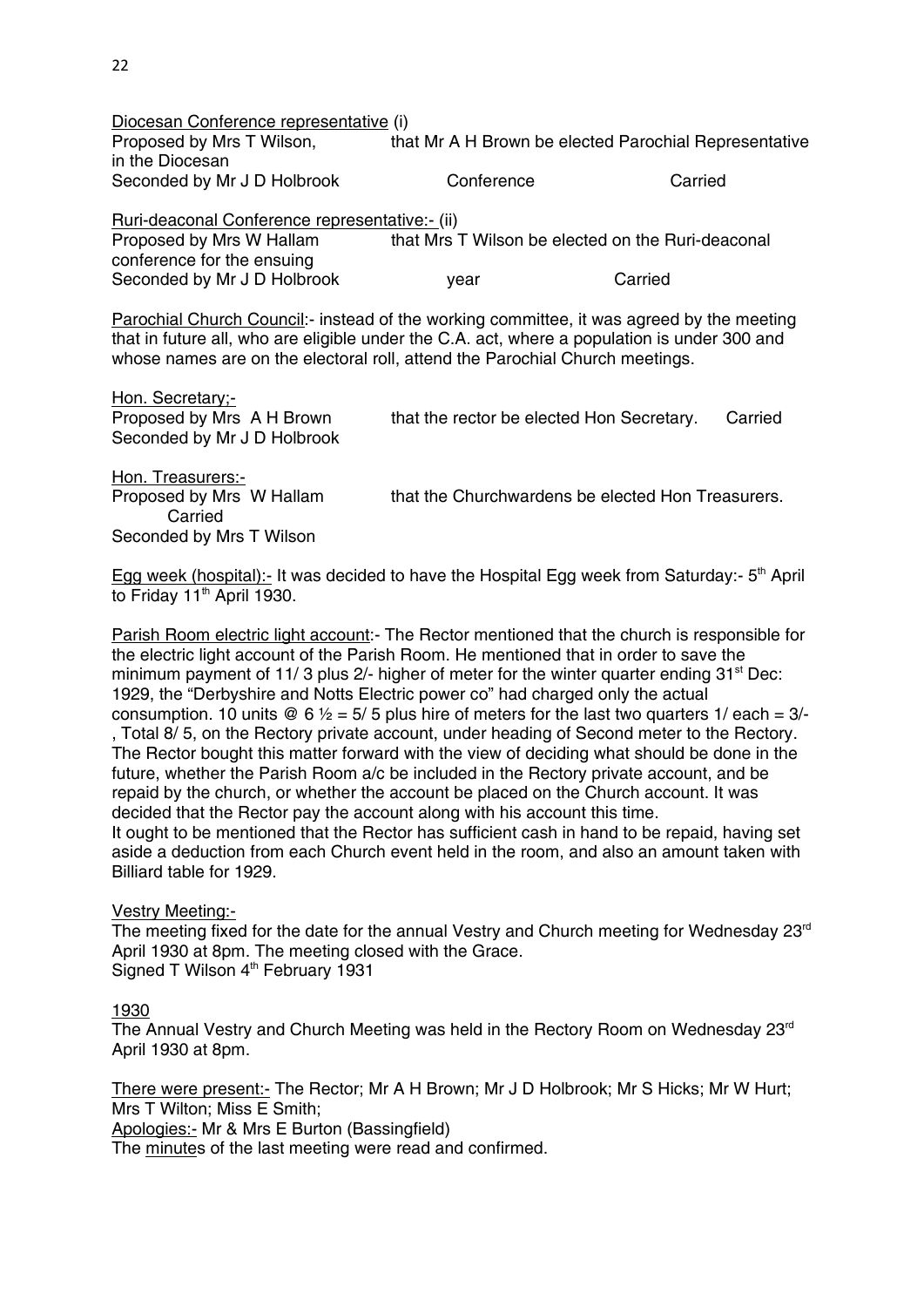Church Wardens:- The wardens, Mr A H Brown and Mr J D Holbrook were thanked for their services during the last year.

The Rector re appointed Mr A H Brown as Rector's Warden; and on the proposition of Mr T Wilson, seconded by Mr W Hurt and carried Mr J D Holbrook was re-elected People's Warden for the ensuring year.

The following matters were under the heading of Church Meeting.

Sidesmen:- The following:- Messrs T Brown; Geo Chambers; C Edgson; J W Holbrook; C Hubbard; W Hurt and C Shaw were elected sidesmen, en bloc, by the meeting, for the ensuing year.

Sexton and Clerk:- The Rector and Church Wardens, who were supported by the meeting, extended notes of thanks to the workers of the past year, and particularly made reference to the sexton and clerk (Mr S Hicks) for his services and generosity.

Elm Tree in Church Yard (South):- The chairman drew the attention of the meeting in connection to the elm tree in the south church yard which was leaning dangerously towards the vestry of the church and tower. The meeting authorised the chairman to write to Mr Marshall (Suton) about the trees, and to have it felled, together with the other elm tree in the same part nearer to the Hall.

Church Insurance against aircraft:- Seeing that a recognised aerodrome is now situated in the parish, it would be wise to ask the ecclesiastical insurance company what would be the annual premium to insure church etc against any damage that may be done by aircraft, (aeroplane, glider etc), and if the premium could be included under the existing policy no.:- 187039 (fire), or if a separate premium would have to be made.

The meeting authorised the chairman to write to the ecclesiastical insurance company about the above matter.

Wire Basket for church yard:- The meeting authorised the church wardens, or treasurers, to purchase a wire basket for the church yard, in which to deposit dead flowers and rubbish, so as to keep the church yard tidy.

### Freewill offering envelopes:-

It was decided to bring into operation the weekly offering envelope system with the view of all to support the finance of the church, especially those whose names are on the electoral roll.

The balance sheet of the church accounts for 1929, was placed on the table to view, if necessary, and after the meeting it was again placed on the church door. Signed T Wilson 8<sup>th</sup> April 1931.

### 1931

### ANNUAL PAROCHIAL CHURCH MEETING

The Annual Parochial Church Meeting was held in the Rectory Room on Wednesday:- $4<sup>th</sup>$ February 1931, at 7.0.p.m.

The meeting was opened with Prayer.

There were present:- The Rector in the Chair : Messrs:- G. Brain; A H Brown: Geo Chambers: J D Holbrook: E A Peach. Mrs Brain: Mrs W Hallam and Miss Doris Brown.

### MINUTES:-

The minutes of the last Annual Parochial Church Meeting were read and confirmed.

# (A) ELECTORAL ROLL:-

The Rector read out the names on the Electoral Roll, which numbered 48.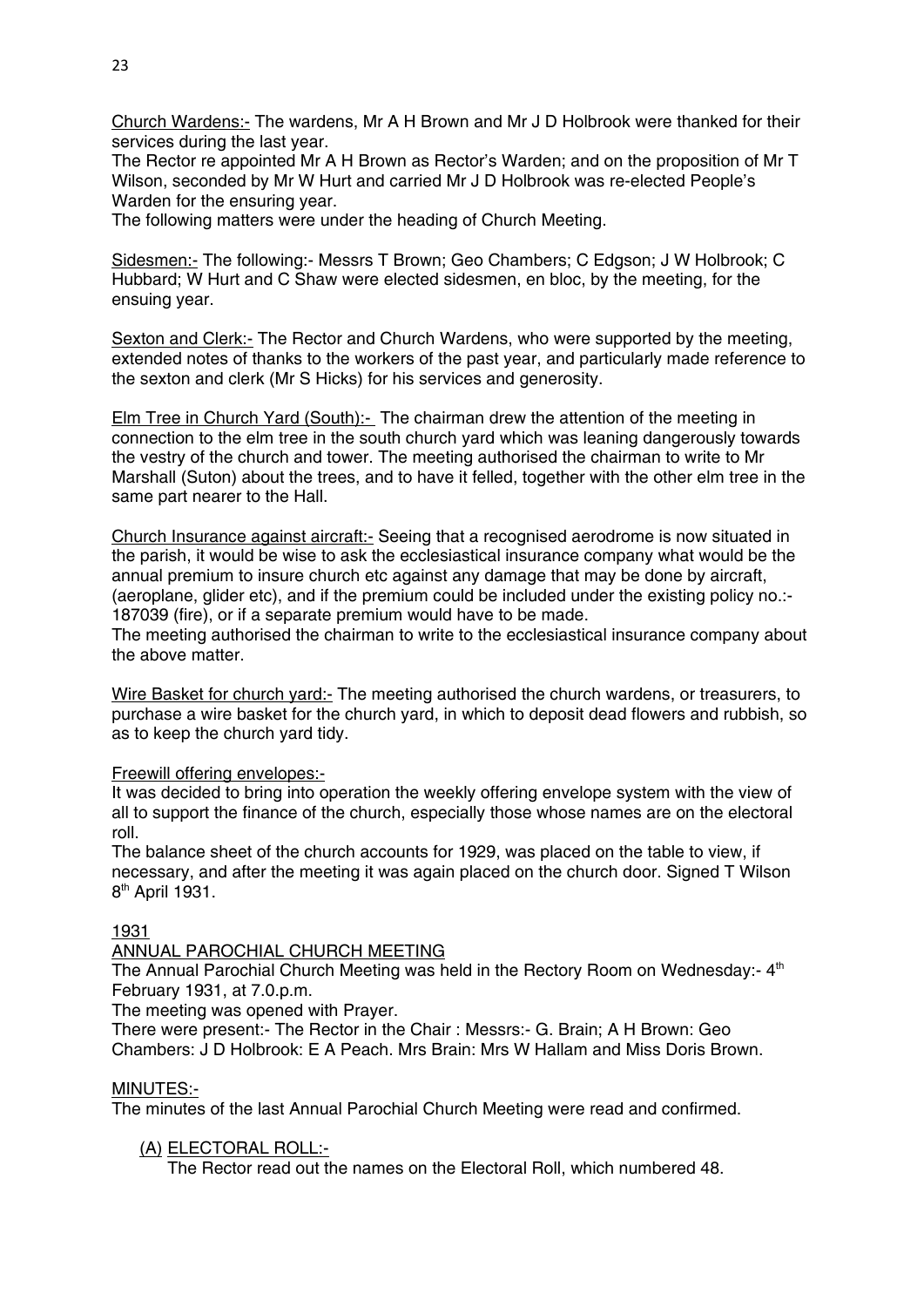## CHURCH ACCOUNTS:-

The Church Accounts were presented by Mr J D Holbrook (People's Warden) and which had been signed by Mr A H Brown (Rectors' Warden), and showed on the balance sheet:- Receipts:- £99.2.9

 Payments:- £99.0.2 Deficit:- 2.7

The Hon: Treasurers' Account Book had been audited and signed by Mr Sam Holbrook. [NB

 (1) (i) Included in the above Receipts is the Rent of the Church Field, due in March or April 1930; not received in January 1931 when applied for (£7.12.0) (This being an outstanding receipt).

(ii) In the above Receipts is included an item for £7.5.10, as an outstanding Receipt for the amount due to a Mr Woodhouse for coke or coal in 1922. This amount appears to have been carried through the accounts since 1922.

Miss Holbrook explained to the Rector and Churchwardens that a cheque had been made out to Mr Woodhouse (or Wodehouse) for the amount, but had not actually been paid. The Cheque was dated:- Oct  $20<sup>th</sup>$  1922; and was included in the expenditure on the Balance Sheet for that year, but not paid, thus showing the balance of that year to be £7.5.10 less than actually should have been. This matter had not been put right during the proceeding years; but the Hon: Treasurers wished to have this amount 'written off'. This was agreed to by the meeting.

(iii) (a) Also included in the Receipts, is the sum of £1.2.4 being the 1929 balance from the separate Electric Light Fund a/c; and (b) the sum of £16.7.1 was raised by donations, socials, …. Etc for the separate Electric Light Fund a/c.

(2) In the Expenditure there is included Mr … Coal and Coke a/c (i) (£9.15.4) for 1929 and 1930. (ii) Also two years Inland Revenue (11/6): (iii) also Faith Press 13/9 for 1929 and 1930. (iv) Outstanding 1929 Dec: Elec: Light a/c (£2.3.0)

(v) also Bull & Co: 1929 outstanding a/c for Chancel Roof lead (£5.16.11)

(vi) also Waifs & Strays, Xmas Day 1929 (14/11)

(vii) also £17.0.0 paid to Messrs Attenborough & Turpin Ltd from separate Electric Light Fund a/c

(viii) there is an outstanding amount of £1.4.1 for Xmas Day Collection 1930 but not paid in 1930. Also Dec: …. 1930 Elect.Light a/c Notts & Derby]

Proposed by Mr E A Peach that the Balance Sheet as produced by the Hon: Treasurer for the year Seconded by Mr Geo Chambers ending 31<sup>st</sup> December 1930 be accepted. Carried. [The Ecclesiastical Finance Office have reduced Insurance by 25%]

Mrs F Muir (Plumtree) has kindly given the large Altar Candle during the year 1930, thus saving on Church Expenses. Also Mr S. Hicks has supplied the small Altar Candle. Our thanks are due to both these donors.

Mrs Muir had written to the Rector saying that she would not be able to provide the candles this year.

# WEEKLEY OFFERING ENVELOPE SYSTEM

The Rector gave a report of the Weekly Offering Envelope System from the commencement, Sunday  $6<sup>th</sup>$  July 1930 to 28<sup>th</sup> December 1930 inclusive. 44 wallets of envelopes for twelve months had been distributed to (37 parishioners) and (7 non-parishioners).

For the period referred to above of 26 weeks, if every envelope dated for those Sundays had been returned there would have been a total of 1138. Actually 379 envelopes had been returned, or fractionally 1/3 of the total thus 759 or 2/3 not returned.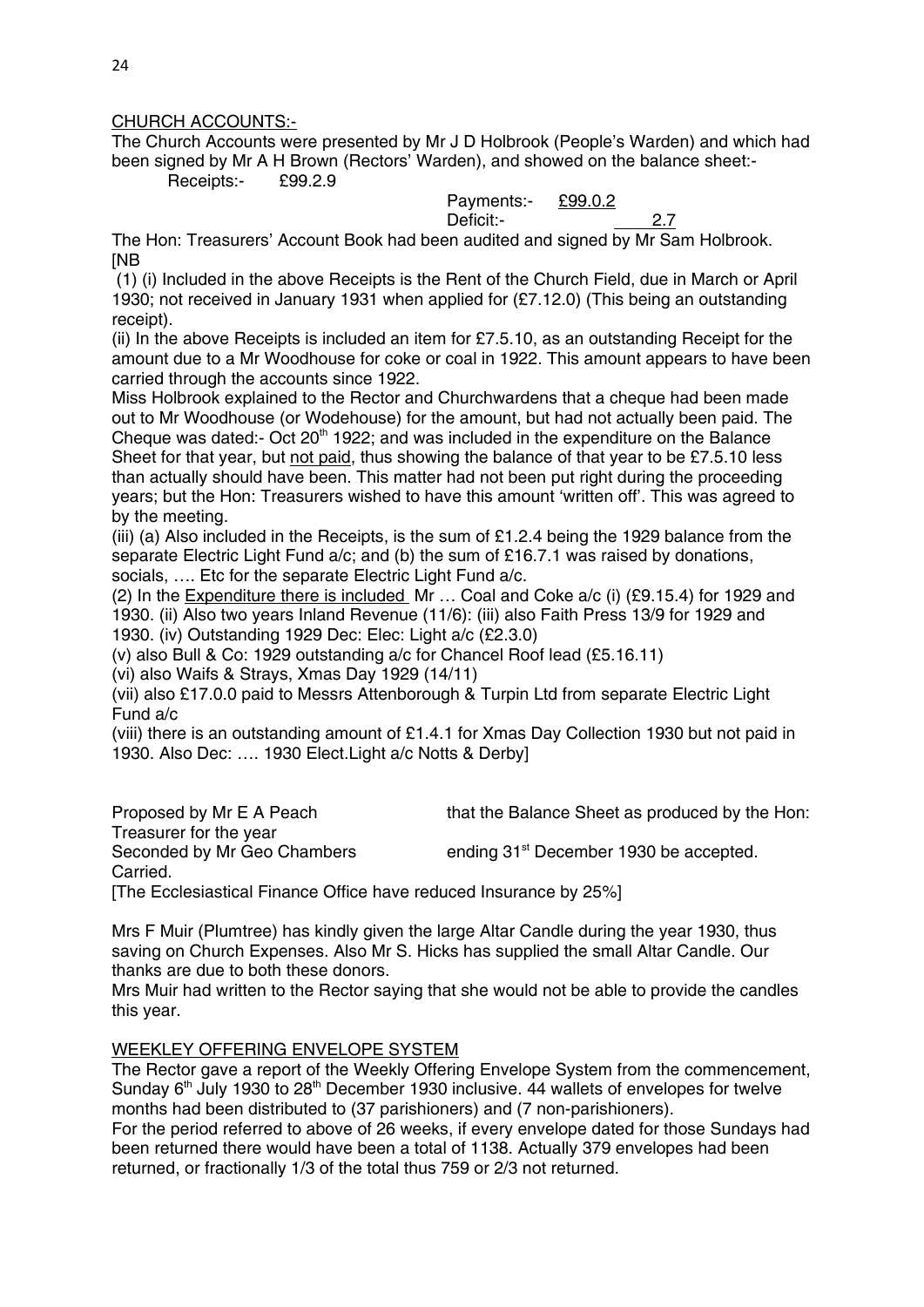The total amount of income from the 379 envelopes for H.C. matins and evensong for the period was £12.8.3 or an average of 9/6 15/26 or (1/2), per week.

The Chairman strongly advocated that the Envelope System should be better supported. Mr Geo Chambers did not approve of the system; but Mr A H Brown spoke supporting it.

### FIELD RENT:-

The Chairman mentioned that the Rent from the Church Field had of recent years been included in the Church Expenses Account and used as such, whereas when the tenure (Tenir) of 1809 and 1909 clearly state that 'One close containing about three acres of land for the repairs of the church'. The Chairman showed the Register and 1909 tenure (Tenir) to the meeting.

### Proposed by Mr E A Peach

Seconded by Mr A H Brown

That the rent of the church field be set apart for the purpose it was intended by the Tenir of 1809 and 1909 namely, "for the repairs of the church" as a separate account. Carried.

## REPORT ON FABRIC, GOODS, ETC OF THE CHURCH:-

Mr A H Brown gave a detailed report of the fabric of the church, giving a list of repairs needed under (a) urgent and (b) general.

These referred to the painting of windows and doors. Lead on tower roof needs overhauling. Trap door from belfry to roof needs repair or re-newal.

Leaded windows need rewiring to cross bars

Outside walls; cracks want attention, chiefly wall of N.aisle also plastering.

Wall in cloister needs similar attention, spring clean colour wash

Heating apparatus needs attention owing to leakage in choir vestry

Mr Brown had asked Mr W White of Cotgrave for an estimate for this work; but no definite estimate had been given.

# (B) DIOCESAN CONFERENCE REPRESENTATIVE (1)

Proposed by Mr J D Holbrook Seconded by Mr G Brain that Mr A H Brown be re-elected Parochial Representative on the Diocesan Conference. **Carried** 

RURI-DECANALCONFERENCE REPRESENTATIVES Proposed by J D Holbrook Seconded by Mr E A Peach that Mrs A H Brown and Mrs T Wilson be re-elected Parochial Representatives to the Ruri-Deconal Conference.

Carried.

PAROCHIAL CHURCH COUNCIL

To constitute all who are eligible under the C.A.Act, where a population is under 300, and whose names are on the electoral roll.

Hon.Secretary; Proposed by Mr E A Peach Seconded by Mr G Brain that the Rector be re-elected Hon.Secretary. Carried.

Hon.Treasurers; Proposed by Mr E A Peach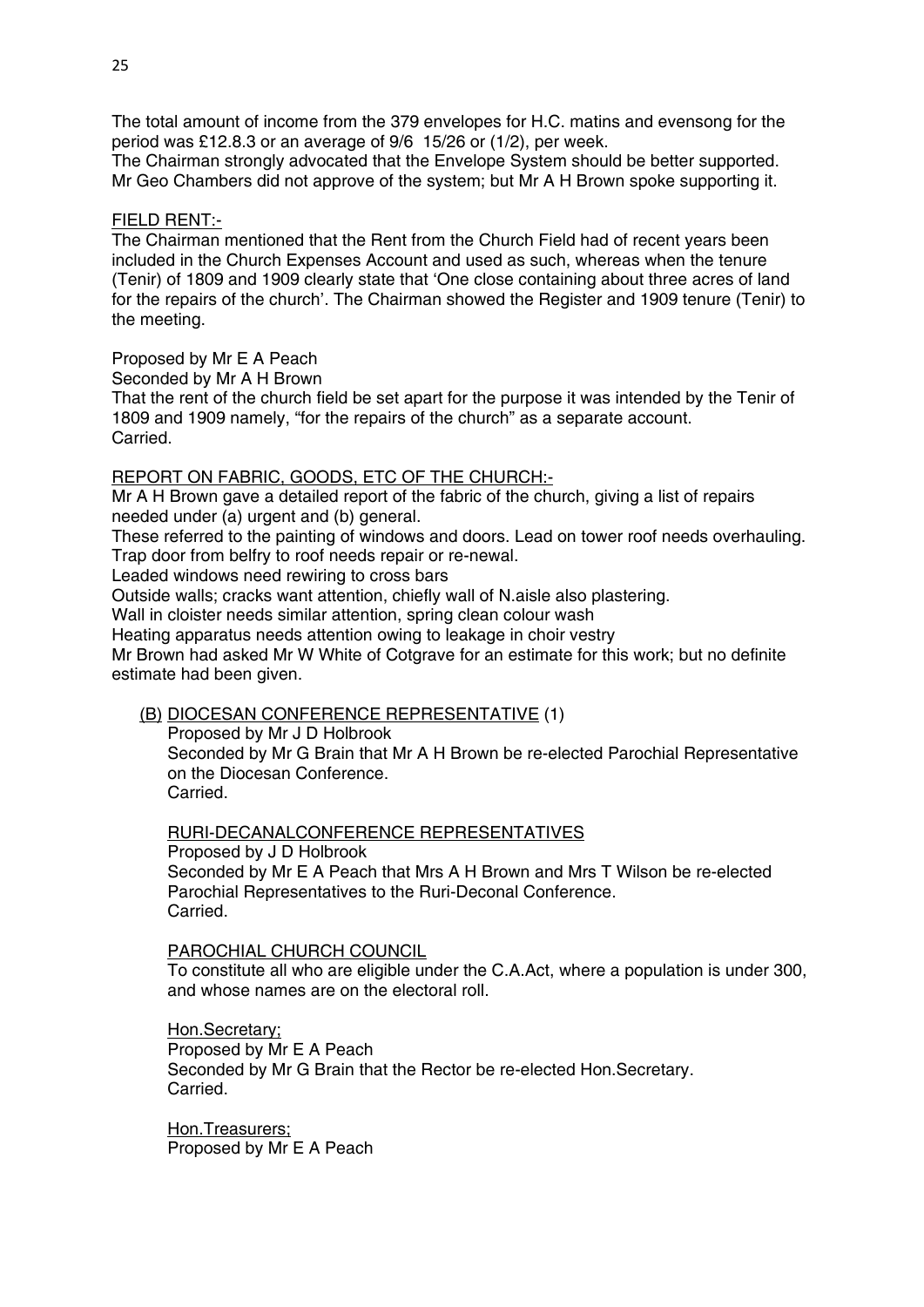Seconded by Mr Geo Chambers that the two Church Wardens be re-elected Hon.Treasurers of the Council. Carried.

#### Room Account

The Rector gave a report of the room electric lighter, coke, cleaning, etc. accounts to the 31<sup>st</sup> December 1930.

### Vestry (Annual) and church meeting

The meeting fixed the date for the annual vestry and church meeting for Wednesday 8th April 1931 at 8pm.

The meeting closed with the Grace.

T Wilson 8<sup>th</sup> February 1932.

# 1931

The annual Vestry and Church Meeting was held in the Rectory Room on Wednesday 8<sup>th</sup> April 1931 at 8pm. The meeting was opened with prayer. There were present; The Rector in the Chair; Messrs; A H Brown; Geo Chambers; C Edgson; S Hicks J D Holbrook; E A Peach; A F Wardale. Mrs A H Brown; Mrs Brain; Mrs T Wilson and Miss Doris Brown. The minutes of the last meeting were read and confirmed.

#### Church Wardens;

The Wardens, Mr A H Brown and Mr J D Holbrook were thanked for their services during the last year.

Mr Brown mentioned that he would rather not be thanked for what he had done.

Rector's Warden

The Rector reappointed Mr A H Brown as his Warden for the ensuing year.

#### People's Warden

Mr J D Holbrook, who has been the People's Warden for several years, was proposed again for the same office, by Mr G Chambers. Mr Holbrook mentioned to the meeting that he did not wish to stand again; but that he would still take an interest in the work of the church.

Each of the other members present was asked to take the office but each declined.

As none of the resident members at the meeting wished to have the office, Mr A F Wardale was then asked to take the office.

Proposed by the Chairman Seconded by Mr E A Peach That Mr Aubrey F Wardale be elected People's Warden for the ensuing year. Carried.

The following came under the heading of Church meeting only. Sidesmen;

Proposed by Mr E A Peach, Seconded by Mr A F Wardale that Mrs Cyril Edgson be elected as Sidesmen for the ensuing year.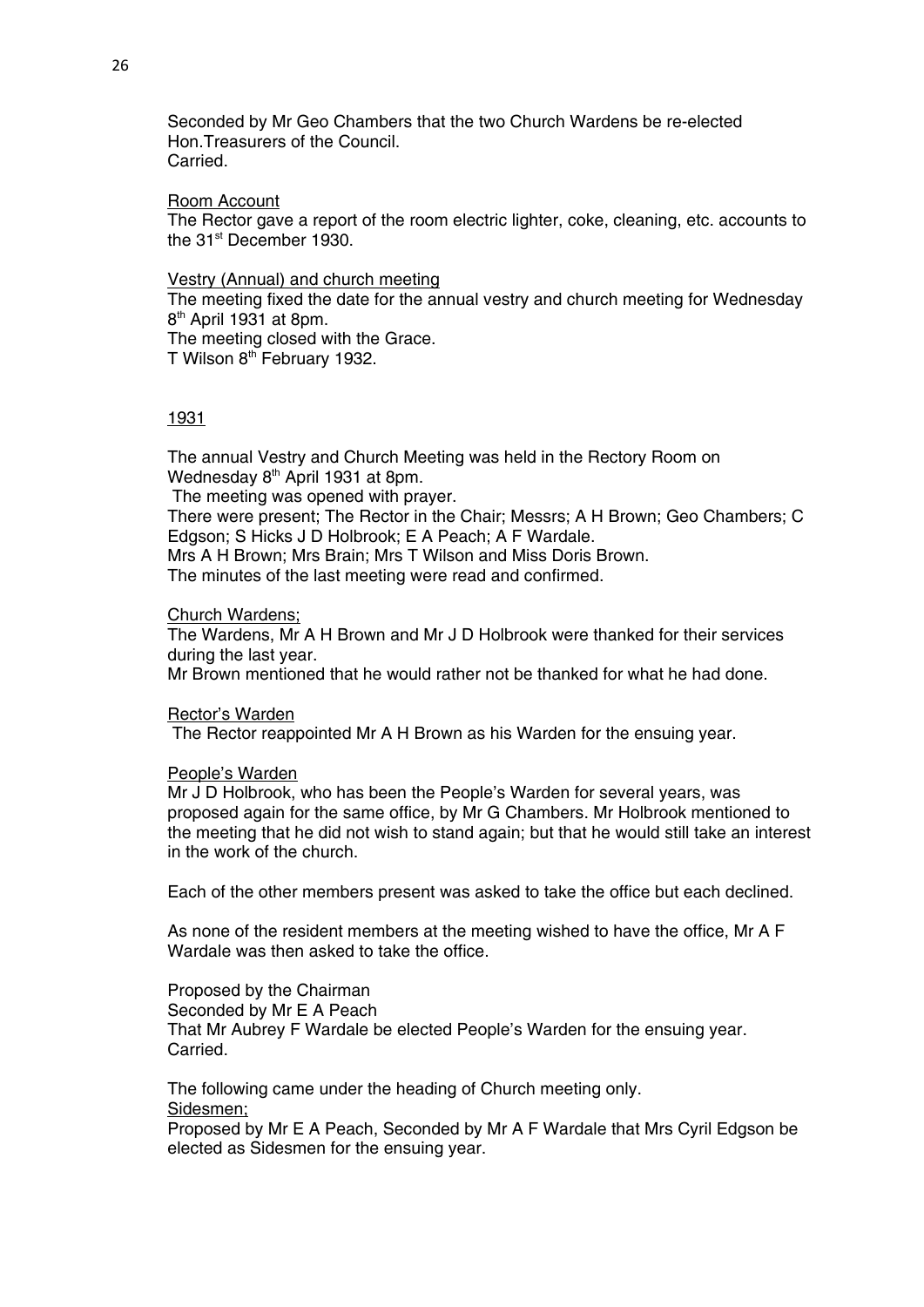Proposed by the Chairman, Seconded by Mr A H Brown that Miss Doris Brown be elected as Sidesman etc.

Proposed by Mr A H Brown, Seconded by Mr E A Peach that Mrs Brain (Coles) be elected as Sidesman etc.

The above were present at the meeting and agreed to be elected.

The above names were put to the meeting and then election was carried to be Sidesmen for the ensuing year. Carried.

The name of Mr George Brain was mentioned, but as he was not present nor had his consent been given in writing , his name was not put to the meeting.

The Meeting of the Parochial Church Council followed the above meeting immediately.

T Wilson 30<sup>th</sup> March 1932.

## 1932 ANNUAL PAROCHIAL CHURCH MEETING

The Annual Parochial Church Meeting was held in the Rectory Room, on Monday  $8<sup>th</sup>$ February 1932 as 7pm. The meeting was opened with prayer.

There were present; The Rector in the Chair; Messrs; A H Brown; C W Kirk; A F Wardale. Mrs A H Brown; Mrs Brain; Mrs T Wilson and Miss Doris Brown.

# **MINUTES**

The minutes of the last Annual Parochial Church Meeting were read and confirmed.

### ELECTORAL ROLL

The Rector read out the names on the Electoral Roll, which was revised, and numbered *49*

## Church accounts; No.I (Church Expenses); No .II (Other Objects)

The church accounts were presented by Mr A F Wardale (People's Warden) which had also been signed by Mr A H Brown (Rector's Warden) and showed in the No.I a/c Balance Sheet:

| Payments            |    | £85.18.11 |
|---------------------|----|-----------|
| Receipts            |    | £79.17.11 |
| <b>Deficit</b>      |    | £ 6.1.0   |
| Add: 1930 Deficit   | £  | 2.7       |
| 3⁄4 1931 Diocesan   |    |           |
| Quota owing         | £4 | 29        |
| <b>Total Church</b> |    |           |
| Debts 31/12/31;     |    | £10 6 4   |

(NB. The total debt at  $31<sup>st</sup>$  December 1931 was £10 6s 4d. In the item under payments of (i) £85.18.11 there is included the outstanding 1931 a/c's of different amounts totalling £6.2s.9d which were actually paid out in January 1932 before this meeting.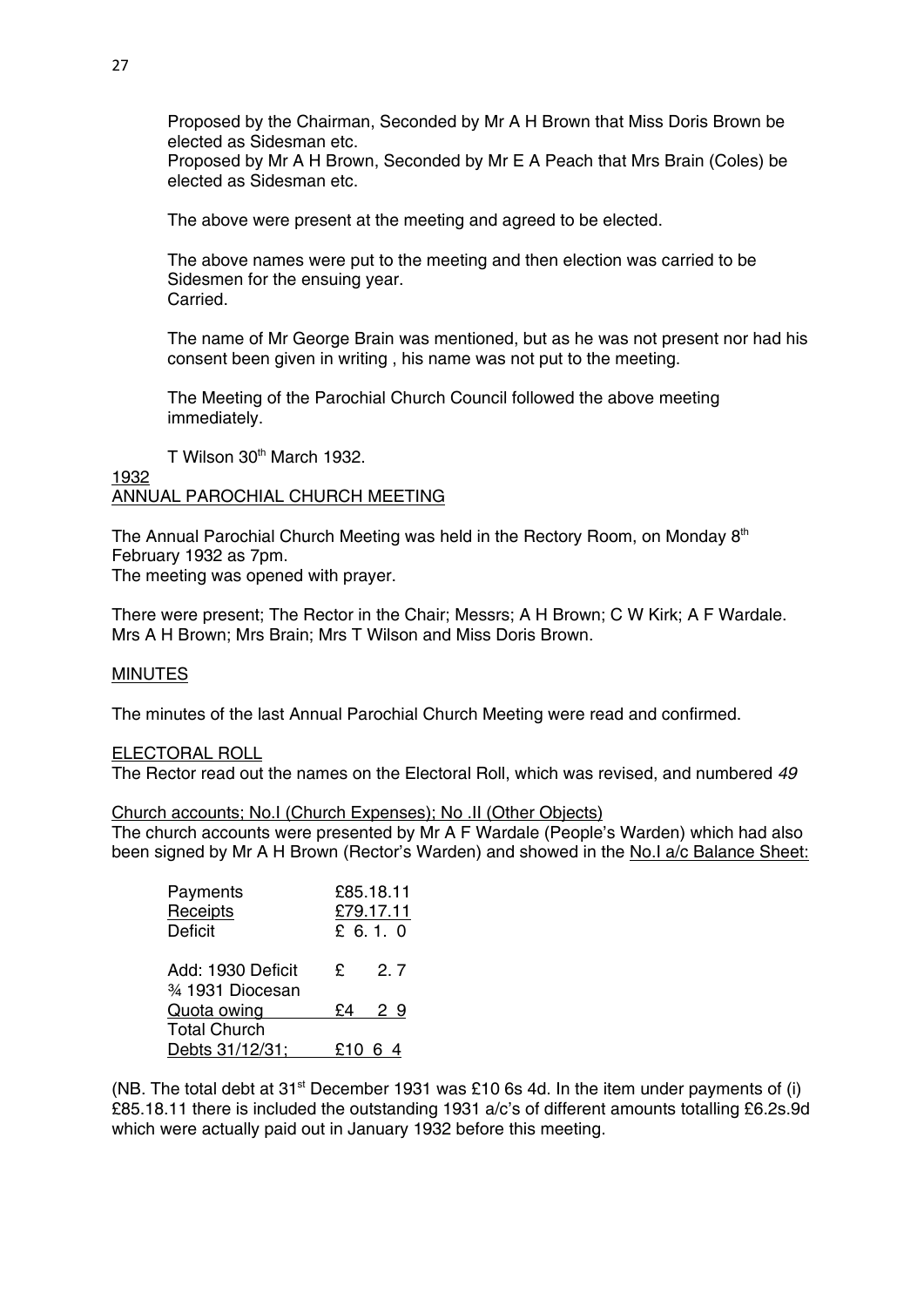(ii) The  $\frac{3}{4}$  Diocesan quota (1931) outstanding amount of £4.2.9 was paid at the office on 27<sup>th</sup> Jan 1932 before the meeting.)

Arising out of the minutes of the 1931 meeting, under FIELD RENT, which was to be placed as a separate account for the repairs for the church, and a no; 2 a/c was opened out at the bank, which also contains other accounts apart from the current church expenses:- viz: church box account; church repairs fund a/c; electrical light fund a/c; organ fund a/c.

| <u>No; 2 a/c</u> | Total income of all accounts:-        | £18.9.11  |
|------------------|---------------------------------------|-----------|
|                  | Total expenditure under various items | £15, 9.3  |
|                  | Total accounts balance                | £3, 0, 8, |

Church Box; £1.1.3 expense 4/3 = balance; 17/- Church Repair Fund; £14.15.0 expense £14.0.0 Bal; 15/- Electric Light Fund £1.6.2 expense nil; bal £1.6.2 Organ Fund £1.7.6 expense £1.5.0; bal 2/6

The sum of £1.5.0 from organ fund was used to help no:I a/c to pay Wragg & Sons for the annual tuning of the organ (No:I a/c £2.10.0. No:2 a/c £1.5.0. = £3.15.0.)

The Church Warden's books containing No:I and No:II a/c's had been audited by Arthur B Perkins, of 22 Low Pavement, Nottingham on 3<sup>rd</sup> February 1932.

Proposed by Mr C W Kirk, Seconded by Mrs T Wilson that the balance sheet from No:I and No:II a/c's as produced by Mr A F Wardale on behalf of the Hon.Treasurers for the year ending 31<sup>st</sup> December 1931 be accepted. Carried.

WEEKLY OFFERING ENVELOPE SYSTEM;- The Rector gave a report of the weekly offering envelop system from Sunday  $4<sup>th</sup>$  January to Sunday  $27<sup>th</sup>$  December 1931, inclusive. There were 18 regular and 17 occasional subscribers.

The total amount of income from the 598 envelopes received during the year (except Easter Sunday) was; £24.11.2, of this amount £2.7.1 was collected from the subscribers during the week day; and presented on the Sundays, from the August to December. The sum of £22.4.1 in the other envelopes were actually collected in the church on the Sundays at H.C. Matins and Evensong. The total amount is also reckoned in the total receipts under the No I a/c. The amount averages 9/7 29/51 per week.

# CHURCH INSURANCE PREMIUM;-

As the Nottingham Corporation Water Department had brought this water supply into the village; and that an hydrant had been placed in the public pathway near the war memorial, opposite the church gates, two or three members at the meeting had the opinion that because of the bringing in a new water supply, that the insurance companies made an allowance on the insurance premiums.

Proposed by Mr C W Kirk, Seconded by Mr A F Wardale that the Secretary of the Church Council write to the Ecclesiastical Insurance Company (London), giving the above particulars; and to ask them under the conditions if they would be prepared to adjust the insurance premium on the church. Carried.

## CHURCH CANDLES:-

The Rector mentioned that our thanks were due to Mrs Wardale, (West Bridgford-Mr A F Wardale's mother) for kindly providing the large altar candles; and to Mr S Hicks (since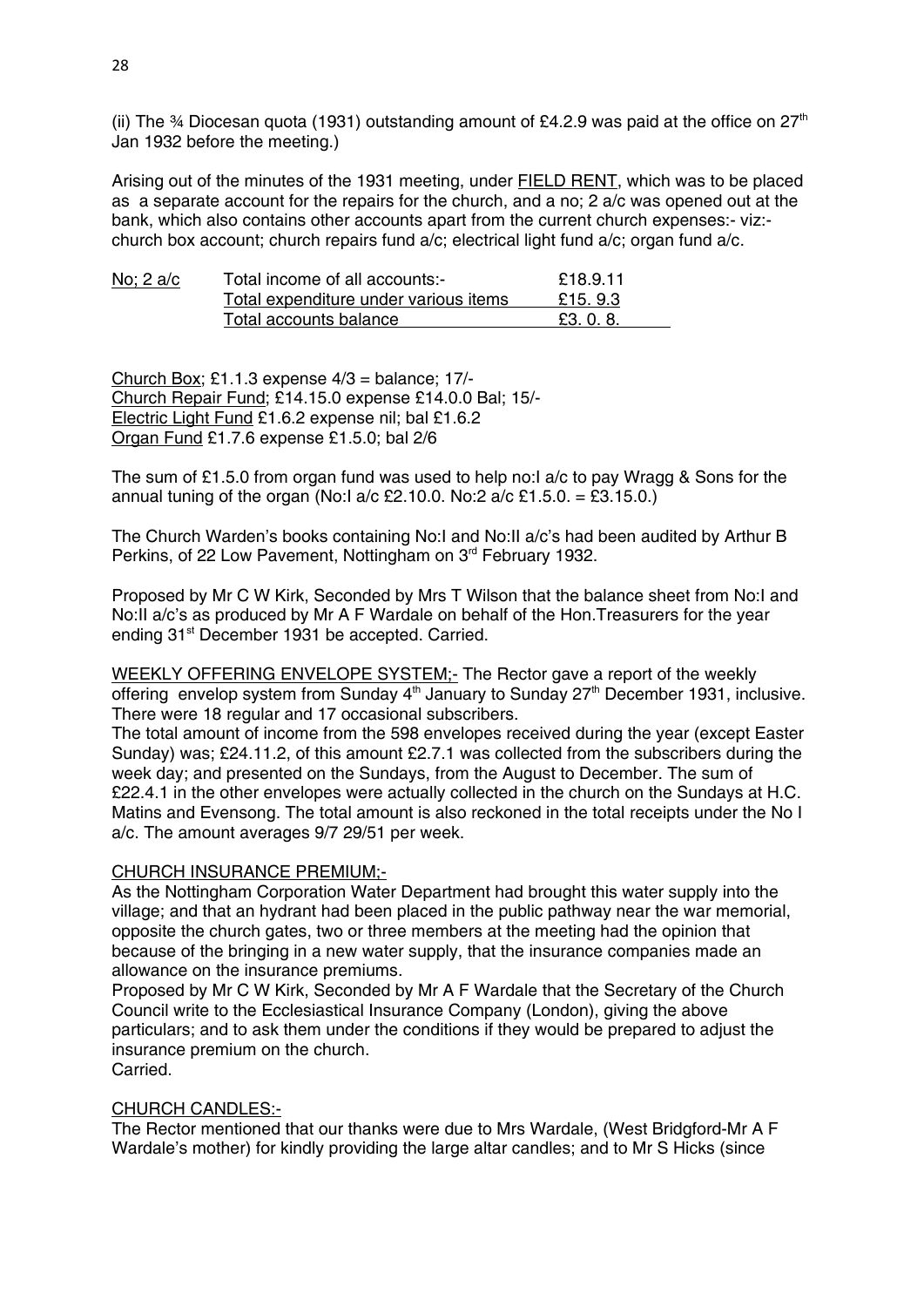deceased); and Mr Gale for supplying the smaller altar candles, for the year 1931, thus saving on church expenses.

REPORT ON FABRIC; GOODS, ETC OF THE CHURCH:-

Mr A H Brown gave a detailed report on the fabric of the church, giving a list of repairs needed to be done, some of which were mentioned in last year's report.

# REPAIRS ETC

A section of lead covering on the South aisle roof; which has slipped out of place needed immediate attention, and could soon be rectified, if voluntary helpers could give their assistance.

General painting requirements of outside work should be undertaken. Windows needed minor repairs. Various cracks in outside wall of North aisle need attention. Wall in cloisters need similar attention. The crack just below the cap on knob of pinnacle at the South East corner of the tower roof needs attention.

COMPLETED REPAIRS:- During the year 1939, the urgent repair of the tower roof has been undertaken and completed by Mr D Adams, Rutland Road, West Bridgford. The old lead on the tower roof has been replaced by two coverings of rubberoid , and one coat of "Plurse plastic compound". (see special on separate town roof report presented by Mr A H Brown, on behalf of the church wardens (and church council).

LEAKY WATER HEATING SYSTEM has been attended to.

The source of trouble was under the Choir vestry in the corner near the radiator; and also under the church porch and clergy vestry. The plumbing work was done by Messrs White & Son, Cotgrave; and the removing of flagstones, excavating and replacing stones was done by voluntary helpers.

# The Chimney had been swept.

The rain water spouting, gutters, gullies had been thoroughly cleansed, and scrapped, and all the roofs cleared and swept of accumulations of loose mortar, etc, by voluntary helpers. Mr Brown was thanked for the clear and detailed reports of the church fabric; and repairs to tower roof.

DIOCESAN CONFERENCE REPRESENTATIVES (1)

Proposed by Miss D Brown seconded by Mrs Brain that Mr A H Brown be re-elected Parochial Representative on the Diocesan Conference. Carried.

# RURI-DECANALREPRESENTATIVES (2)

The meeting agreed that Mrs A H Brown and Mrs T Wilson be re-elected Parochial Representatives to the Ruri-DecanalConference.

# PAROCHIAL CHURCH COUNCIL:-

To constitute all who are eligible under the C.A. Act, where a population is under 300, and whose names are on the Electoral Role.

HON. SECRETARY:-

Proposed by Mr A H Brown, Seconded by Mr A F Wardale that the Rector be re-elected Hon. Secretary. Carried.

HON. TREASURERS:-

The meeting agreed that the two church wardens by re-elected Hon. Treasurers of the Council.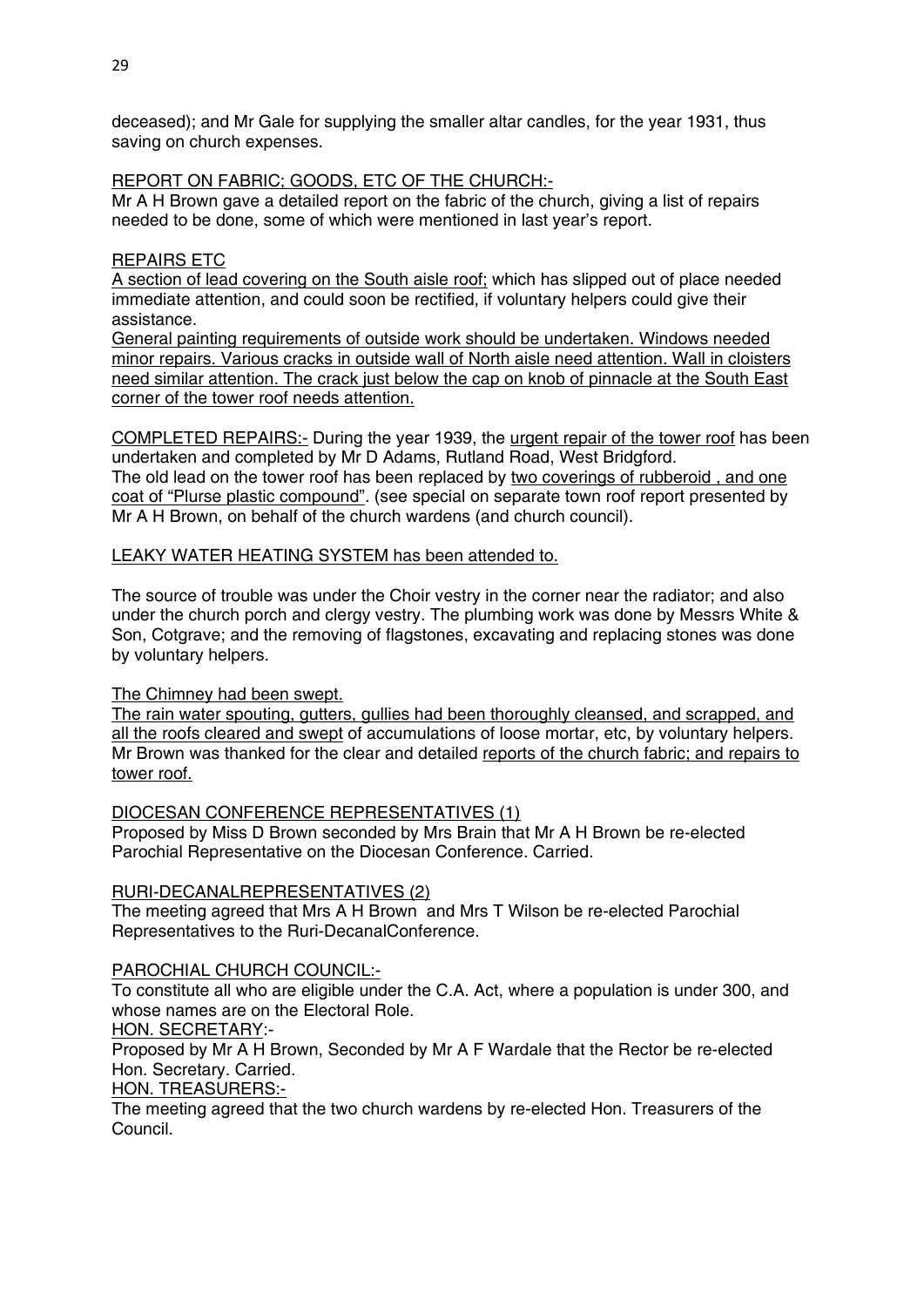# ROOM ACCOUNT:-

The Rector gave a report of the Rectory Room, electric light, coke, cleaner, etc accounts to the 31<sup>st</sup> December 1931.

VESTRY (ANNUAL) AND CHURCH MEETING:-

The meeting fixed the date for Wednesday,  $30<sup>th</sup>$  March 1932 at 7pm. The meeting closed with the Grace

T Wilson 13<sup>th</sup> February 1933.

# 1933

Annual Parochial Church meeting

The annual parochial church meeting was held at the Rectory on Monday, the 13<sup>th</sup>, February, 1933, at 7.30pm (owing to burst pipes in Rectory Room caused by frost). The meeting was opened with prayer.

There were present:- the Rector in the Chair; Mr C W Kirk and Mrs T Wilson (Church Wardens;) Mrs Brain: Mrs Sweet; Miss Doris Brown.

Minutes The minutes of the last Annual parochial Church meeting were read and confirmed. Electoral Roll The Rector read out the names on the electoral roll which was revised and numbered 42.

Church Accounts I. (Church Expenses): II (Other Objects)

The church accounts were presented by the two church wardens; Mr C W Kirk (Rectors) and Mrs T Wilson (Peoples), which were signed by them, and also by the auditor Mrs L G Richardson (West Bridgford).

I Church Expenses Account

| Receipts                                                              |         | <b>Expenditure</b>                                                                   |          |
|-----------------------------------------------------------------------|---------|--------------------------------------------------------------------------------------|----------|
| Church collections                                                    | £ s d   |                                                                                      | £. s. d. |
| For church<br>expenses:                                               | 40.8.7  | Outstanding<br>accounts from 1931,<br>including £4.2.9 for<br>1931 Diocesan<br>Quota | 10.6.4   |
| For general<br>charitable and other<br>purposes                       | 8.6.8   |                                                                                      |          |
|                                                                       | 48.15.3 | <b>Usual Church</b><br><b>Expenses</b>                                               | 48.17.5  |
|                                                                       |         |                                                                                      |          |
| Other sources                                                         |         |                                                                                      |          |
| 26/1/32 Whist Drive<br>& Dance<br>1931 Diocetan Quota<br>£4.2.9       | 9.10.4  | General charitable<br>and other purposes                                             | 8.6.8    |
|                                                                       | 4.13.3  |                                                                                      |          |
| Balance £5.7.7                                                        | 3.0.5   |                                                                                      |          |
| 16/4/32 Jumble sale<br>18/10/32: Whist &<br>Dance<br>6/12/32: Whist & | 6.1.9   |                                                                                      |          |
| Dances                                                                |         |                                                                                      |          |
| Received                                                              | 70.1.0  |                                                                                      | 67.10.5  |
| Expenditure                                                           | 67.10.5 |                                                                                      |          |
| 31 Dec 1932 Credit                                                    | 4.10.7  |                                                                                      |          |
| <b>Balance</b>                                                        |         |                                                                                      |          |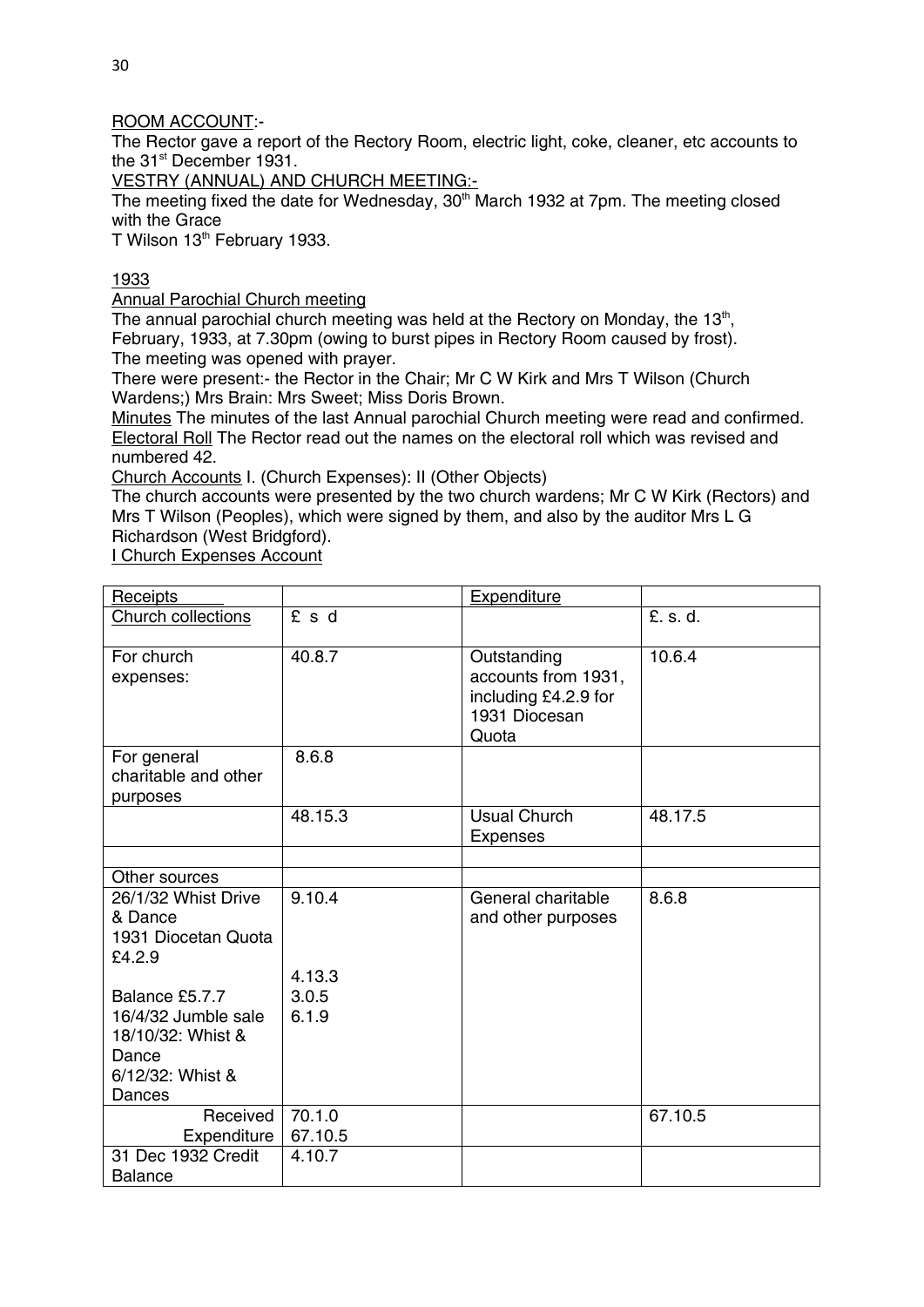| Deduct: Dec 1992<br>Electric light & power | 1.13.6  |  |
|--------------------------------------------|---------|--|
| 1932 Actual Balance<br>(Debits)            | E2.17.1 |  |

Proposed by Mrs S Brain that the balance sheet for No I account (Church expenses) as produced by Mr C W Kirk, and Seconded by Miss D Brown Mrs T Wilson (Churchwardens for the year ending  $31<sup>st</sup>$  December 1932, be accepted.

Carried

| No II Account (Other Objects) |          |                    |        | £.s.d          |         |
|-------------------------------|----------|--------------------|--------|----------------|---------|
| Church Box a/c:               | £1.16.10 | Expenditure        | 8/6    | <b>Balance</b> | 1.8.4   |
| Church Repair Fund A/c        | £8.19.0  | "                  | £5.19. | "              | 2.19.6  |
| Electric Light Fund A/c       | £1.6.2   | "                  | £1.5.0 |                | 1.2     |
| Choir Fund A/c                | 2.0      | "                  | -      | "              | 2.0     |
| Organ Fund A/c                | 3.3      | "                  |        | "              | 3.3     |
|                               | £12.7.3  | Expenditure£7.13.0 |        | Balance        | £4.13.3 |

Total Balances:= £4.14.3

Proposed by Mrs S Brain that the balance sheet for No II account, as produced by the two churchwardens,

Seconded by Miss D Brown for the year ending 31<sup>st</sup> December 1932 by accepted.

Carried

Weekly offering envelope system: The rector gave a report of the weekly offering envelope system from Sunday 3<sup>rd</sup> January to Sunday 25<sup>th</sup> December 1932 (inclusive).

The total amount of income from the 647 envelopes received during the year (except Easter Sunday) was £20.10.0, of this amount £4.19.6 was collected from the parishioners during the week day; and presented on the Sundays. The sum of £15.10.6 in the other envelopes was actually collected in the church on the Sundays at mattins and evensong. The total amount is also reckoned in the total receipt under No I account. The amount brings 8 shillings 8/17 per week.

Church Candles:-

The Rector mentioned that our thanks are due to those who kindly provided the large altar candles, and also to Mr A Gale for supplying the smaller altar candles for the year 1932, this saving on the Church expenses.

Report on fabric, goods, etc;- of the Church;-

A detailed report of the fabric of the church, giving a list of repairs needed to be done, mentioned in the previous year report.

Diocesan Conference representative:- (1)

The meeting agreed that Mr A H Brown be re-elected parochial representative on the Diocesan Conference.

Ruri-Deaconal Conference representatives:- (2)

The meeting agreed that Mrs A H Brown and Mrs T Wilson be re-elected Parochial Representatives to the Ruri-Deaconal Conference

Parochial Church Council:-

To constitute all who are eligible under the C.A. Act, where a population is under 300, and whose names are on the electoral roll.

Hon Secretary:-

It was agreed that the Rector be re-elected as the Hon. Secretary Hon Treasurers:-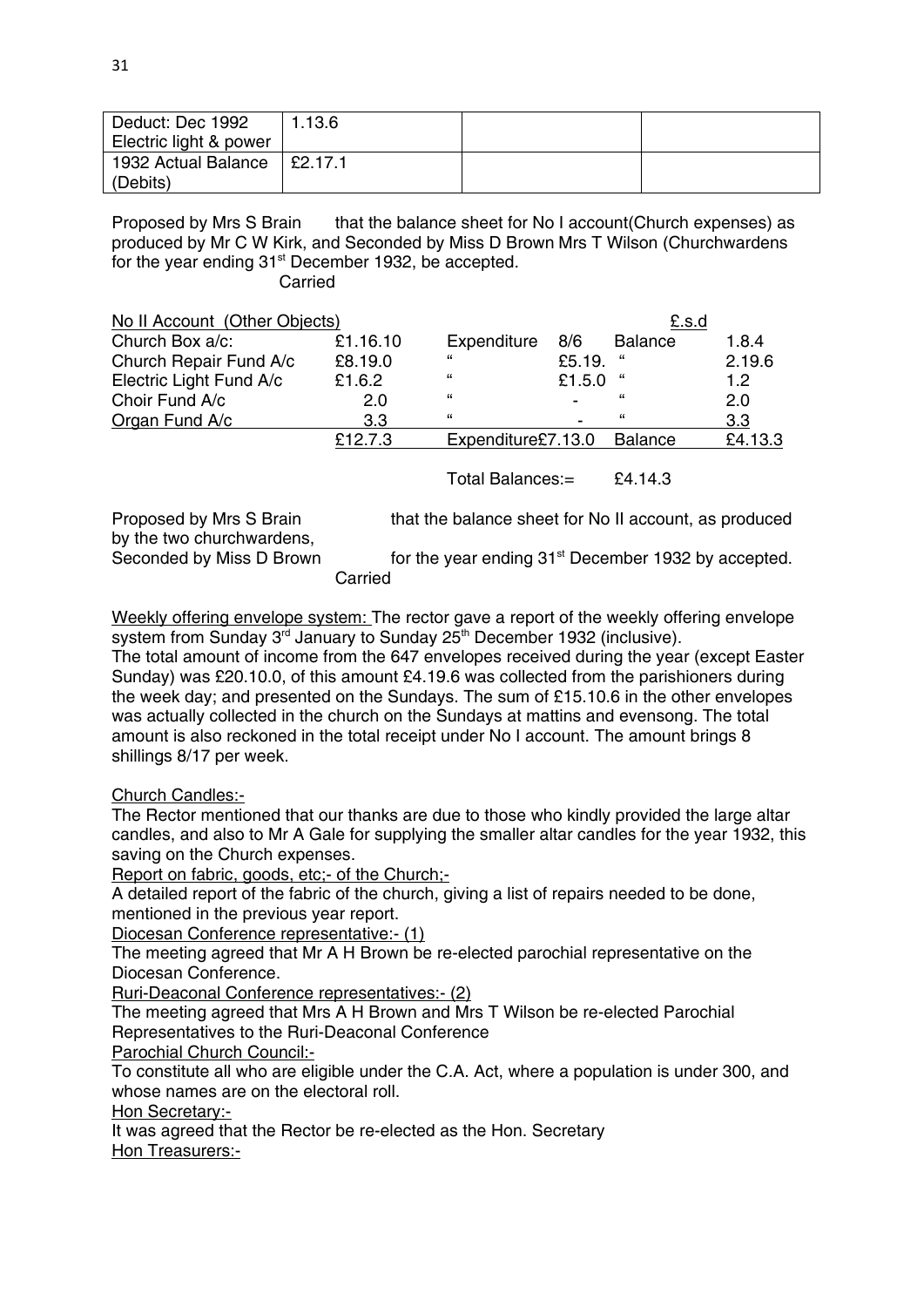The meeting agreed that the two churchwardens be re-elected Hon Treasurers of the council.

Room Accounts:-

The Rector gave a report of the Rectory room, electric light, coke etc account to the  $31<sup>st</sup>$ December 1932.

Vestry (Annual) & Church Meeting:-

The meeting fixed the date for Wednesday, 19<sup>th</sup> April 1933, at 7,30pm. The meeting closed with the Grace.

Signed T Wilson 1<sup>st</sup> February 1934

1933

The annual vestry and church meeting was held in the Rectory room (no fire) on Wednesday 19th April 1933 at 7.30pm.

The meeting was opened with prayer.

There were present:- The Rector in the chair; Mrs Wilson; Mrs Brain; and Miss Doris Brown. Apologies were received from Mr C W Kirk, Mrs A Gale and Norman Barton. Minutes:-

The minutes of the last Vestry and Church meeting were read and confirmed. Rector's Warden:-

The Rector appointed Mr C W Kirk, who agreed though absent, as his warden for the ensuing year.

People's Warden:-

Proposed by Mrs Brown that Mrs A Gale be elected as People's Warden for the ensuing year.

Seconded by Mrs Wilson

Carried (Mr Gale had given his consent to be Church Warden)

The following came under the heading of Church Meeting only:-

| Sidesmen:-                                            |                                                       |
|-------------------------------------------------------|-------------------------------------------------------|
| Proposed by Mrs Wilson                                | that Mrs Brain be re-elected Sidesman for the ensuing |
| year.                                                 |                                                       |
| Seconded by Miss Doris Brown                          |                                                       |
| Proposed by Mrs Brain<br>ensuing year.                | that Miss Doris Brown be re-elected Sidesman for the  |
| Seconded by Mrs Wilson                                |                                                       |
| Proposed by Miss Doris Brown<br>ensuing year          | that Mr Norman Barton by re-elected Sidesman for the  |
| Seconded by Mrs Brain                                 |                                                       |
| Proposed by Mrs Wilson<br>ensuing year.               | that Mr Cyril Edgson be re-elected Sidesman for the   |
| Seconded by Mrs Brain                                 |                                                       |
| These names were put to the meeting and were carried. |                                                       |
| Signed by T Wilson 3rd April 1934                     |                                                       |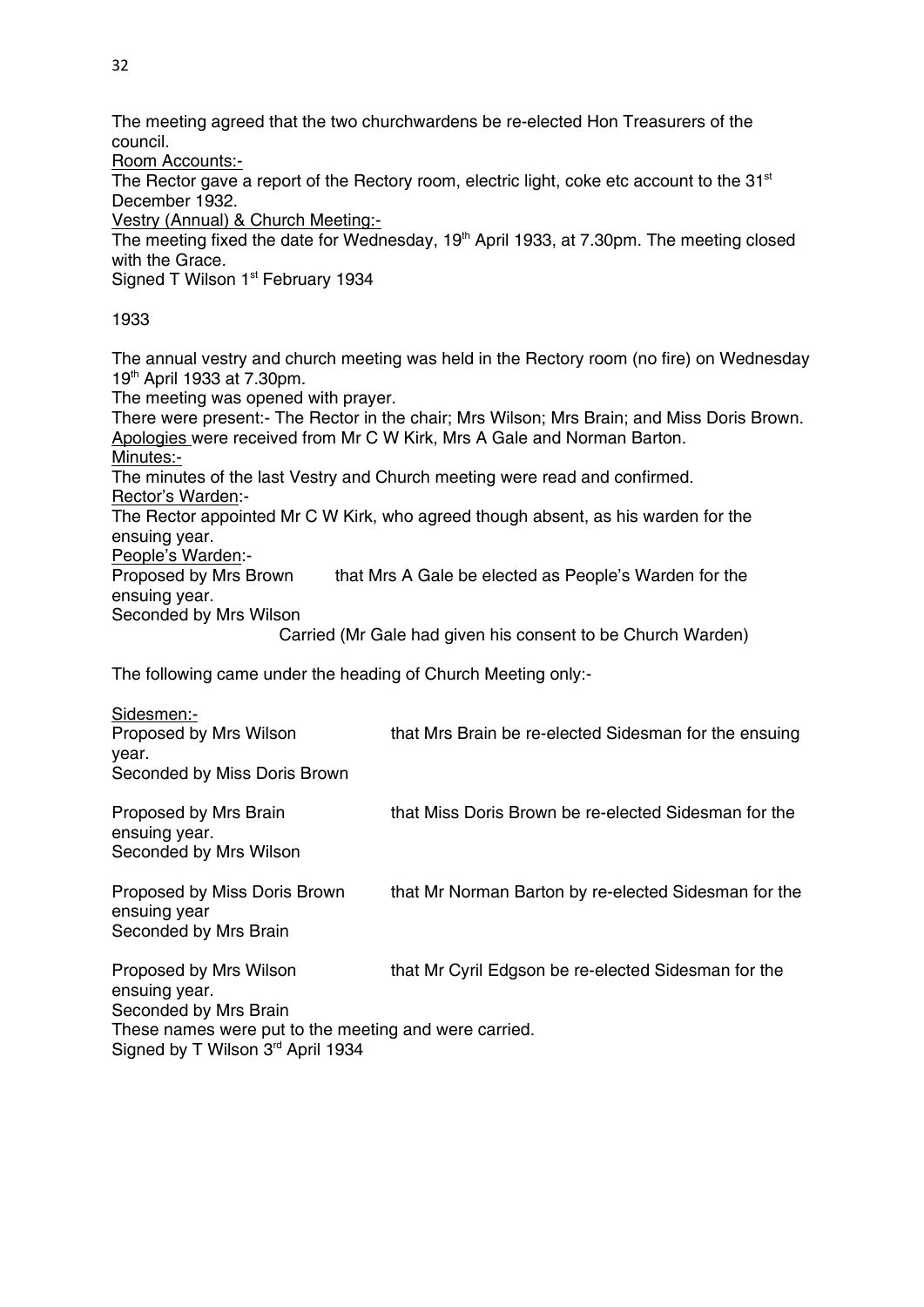Annual Parochial Church Meeting:-

The Annual Parochial Church Meeting was held at the Rectory, on Thursday,  $1<sup>st</sup>$  February 1934, at 7.15pm.

The meeting was opened with Prayer.

There were present:- The Rector in the chair; Messrs S W Kirk, A Gale (Church wardens), C Edgson. Mrs S Brain (in Cols)

Minutes:-

The minutes of the last annual Parochial Church Meeting were read and confirmed. Apologies:-

Mr A H Brown; Mrs T Wilson, and Miss Doris Brown.

Mr Brown's letter was read to the meeting, in which he mentioned that his attendance at the Diocesan Conference had given him infinite pleasure and that it was with some reluctance that he asked that his name should not be offered for re-election.

Also that Mrs Brown asked that her name be omitted from the nomination of Ruri-**DecanalConference** 

Electoral Role 3:-

The Rector read out the names on the electoral role which was revised and numbered 43. Church Accounts:-

As the Church Accounts had not been made out for January to December 1933 this matter was left over for another meeting.

Weekly Offering Envelope System:-

The Rector gave a report of the weekly offering envelope system from Sunday 1<sup>st</sup> January to Sunday 24<sup>th</sup> December 1933.

The total amount of income from the 459 envelopes received during the year (Except Easter Sunday) was £17.4.2½ of this £2.16.11 was collected from the parishioners during the week day; and presented on the Sunday. The sum of £14.7.3  $\frac{1}{2}$  in the other envelopes was actually presented in the Church on the Sunday at Mattins and Evensong. The amount averaged 6/9 per week.

Report on Fabric, Goods etc of the Church:-

The Rector mentioned that the detailed report on the fabric of the Church, etc given in previous years, still needed attention. Also that the ivy in the churchyard needed cutting. Field Report

The Churchwardens asked the Rector if he had heard anything about the sale of the church field from the Diocesan Solicitor, Mr N Parr. He replied that he had not. The notice concerning the sale of the field had been placed on the church gate last November.

**Hospital Sunday Collection**<br>Proposed by Mr C W Kirk that the collections on Sunday next,  $4<sup>th</sup>$  February 1934 be for the general Hospital

Seconded by Mr C Edgson Nottingham Carried

Diocesan Conference Representative:- (I)

This was left over until another meeting

Ruri-Deaconal Conference:- (II)

Mrs Wilson was asked to be one member; and for the other is was left over for another meeting.

Parochial Church Council:-

To constitute all who are eligible under the C.A. Act, where a population is under 300, and where names are on the electoral roll.

Hon Secretary:-

The Rector was re-elected Hon Secretary.

1934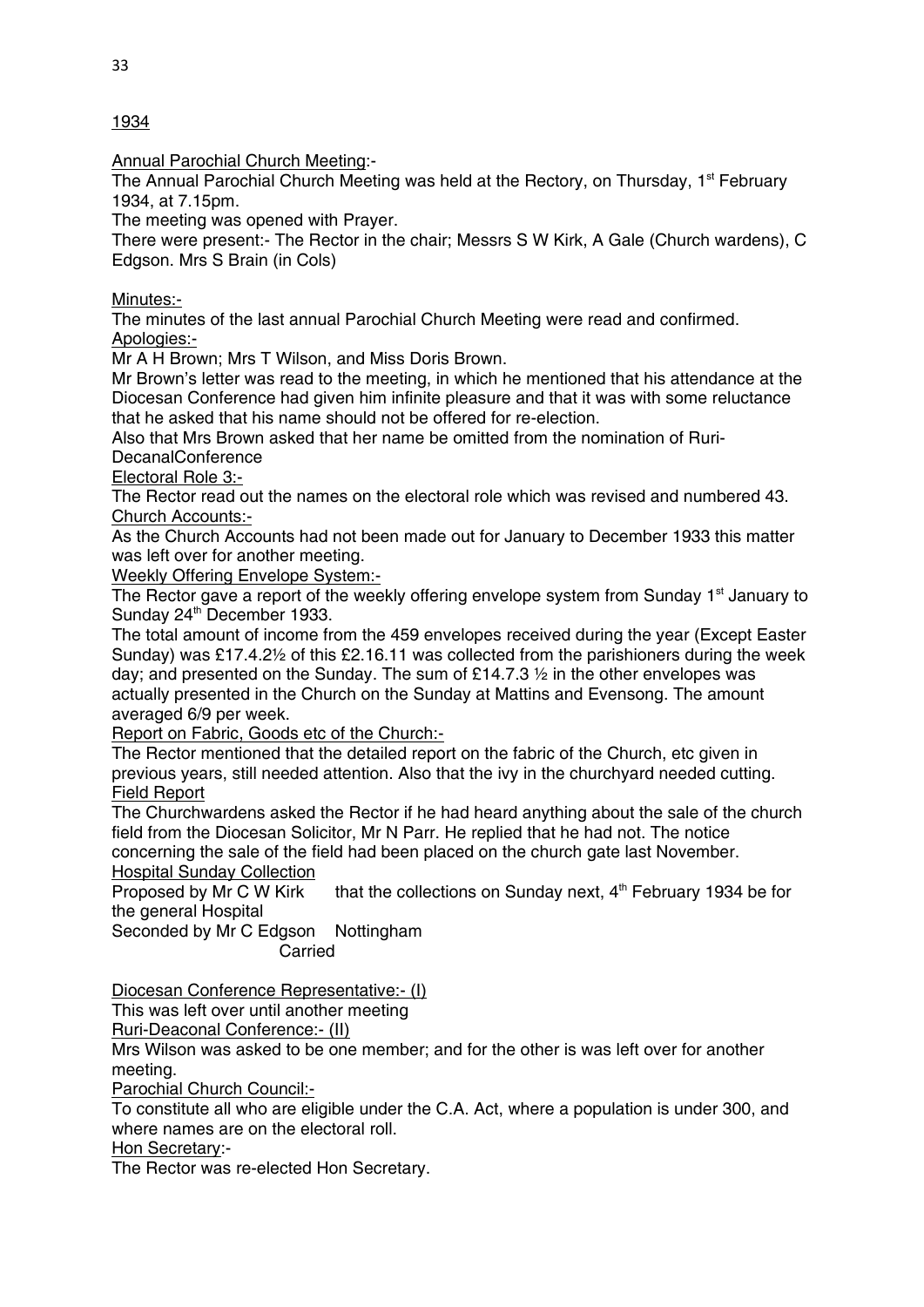Hon Treasurers;

The meeting agreed that the two church wardens be re-elected honorary treasurers of the council

Room Account:-

The Rector mentioned that the account was now withdrawn. The Meter is reckoned as No II rectory account and not a room account.

Date of next meeting:-

It was decided to have the next meeting on 15<sup>th</sup> February 1934 at 7.30pm.

Vestry (Annual) and Church Meeting:-

The meeting fixed the date for Tuesday, 3<sup>rd</sup> April 1934 at 7.30pm. The meeting closed with the Grace.

Signed T Wilson 15<sup>th</sup> February 1934

An adjournment meeting of the Annual Parochial Church Meeting was held at the Rectory on Thursday 15<sup>th</sup> February 1934 at 7.30pm. The meeting was opened with Prayer.

There were present The Rector in the Chair, Mr A Gale (People's Warden), Mrs Brain and Doris Brown.

Minutes:-

The minutes of the previous meeting were read and confirmed.

Apologies:-

From Mr C W Kirk, Mrs Wilson.

Field Reports:-

Mr Gale mentioned that the rent of the church field received last year was £6.1.7. The field has been sold to Sir Albert Ball through the charity Commissioners and Mr N Parr the diocesan solicitor.

Diocesan Conference Representatives (I)

This was left over as no name was supplied.

Ruri-DecanalConference (I)

Proposed by Mr Gale that Mrs Sweet be asked to be the other member Seconded by Mrs Brain

Carried

Church Account: No 1

Mr Gale produced a rough balance sheet of No I a/c for the year ending December 1933, which showed:-

£.s.d

Expenditure *NB: no figures were input here*

**Receipts** 

No:- II A/c (Other Objects)

| Church Box A/c             | £2.1.1 | Expenditure:- |          | Balance:-  | £2.1.1 |
|----------------------------|--------|---------------|----------|------------|--------|
| Church repair              | £9.1.1 | "             | £2.19.10 | "          | £6.1.3 |
| Fund A/c                   |        |               |          |            |        |
| <b>Electric Light Fund</b> | 1.2    | $\epsilon$    |          | $\epsilon$ | 1.2    |
| A/c                        |        |               |          |            |        |
| Choir Fund A/c             | 2.0    | $\epsilon$    |          | "          | 2.0    |
| Organ Fund A/c             |        | $\epsilon$    |          | $\epsilon$ |        |
|                            | 15.6   |               |          |            | 15.6   |

### £12.1.10 Expenditure £2.19.10 Balance

£9.1.0

The meeting closed with the Grace. Signed T Wilson 18<sup>th</sup> February 1935